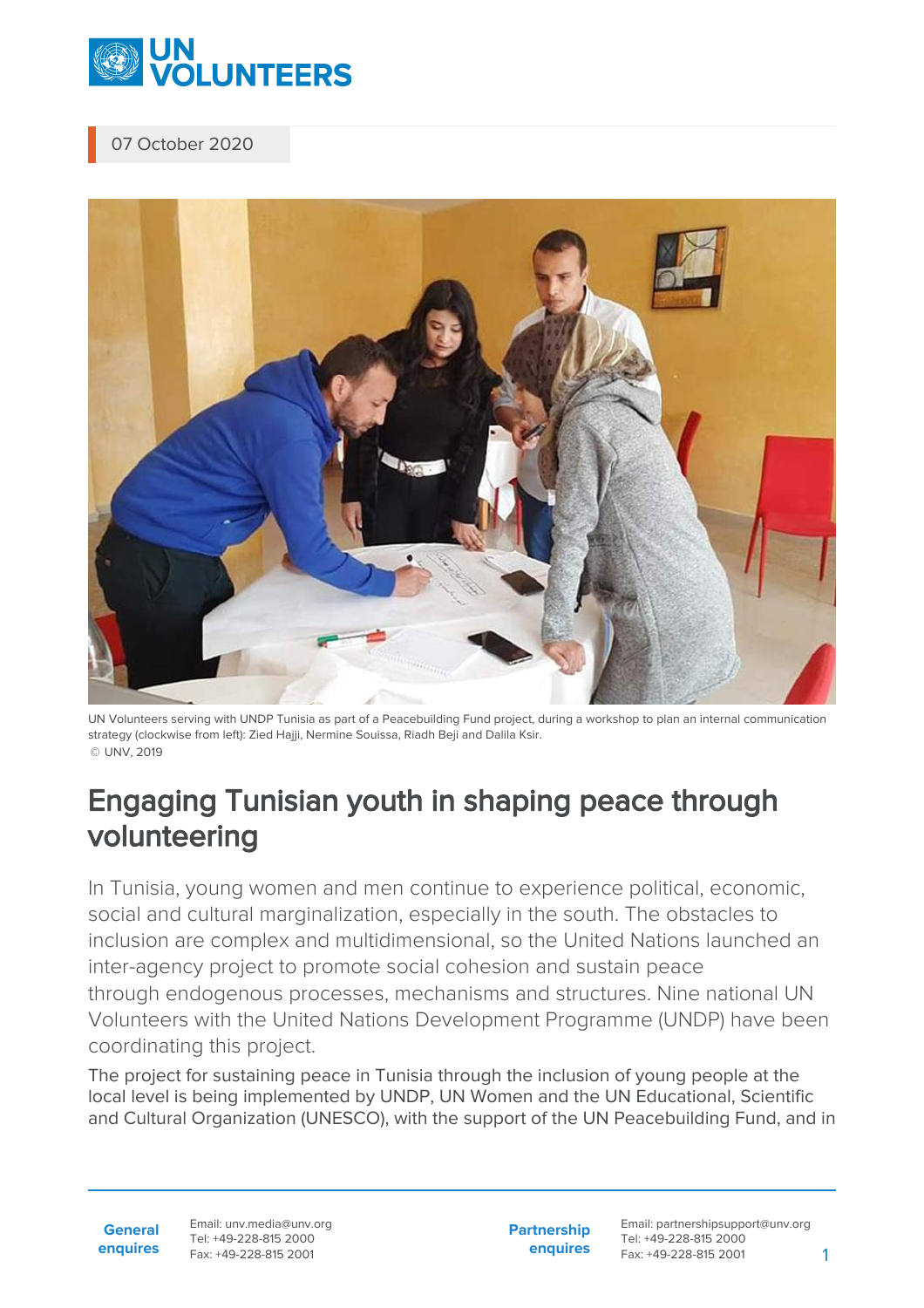

partnership with seven different municipalities.

Each of the UN Volunteers is responsible for the coordination of the project in one municipality, where social cohesion and resilience are promoted through the inclusion of the most marginalized young women and men.

The goal is to increase the civic participation and participatory dialogues between young people, local authorities, associations and the media, by galvanizing wider community engagement in favour of the peace process and, more broadly, strengthening the social capital essential for a lasting peace.

Peace is a simple word filled with complexity and meaning. For me, peace is to be respected and accepted for who you are, to have the freedom to completely be yourself, to live in harmony, in cohesion across society, to deal with conflict without resorting to force, to have the necessary conditions for the wellbeing of all. -- Nouha Cherif, UN Volunteer Field-based Coordinator with UNDP in Djerba Ajim

UN Volunteer Nouha Cherif serves as a field-based coordinator for the project in Djerba Ajim region, located on Djerba island in the south-east of Tunisia.

"Becoming a UN Volunteer gave me the opportunity to contribute to fortifying peace in the southern region of Tunisia, using my accumulated experience and knowledge," says Nouha. She adds that her volunteering experience taught her how to 'leave no one behind' and how to behave in unity with others to build trust within communities and fortify social cohesion by improving cooperation and dialogue. All of these actions, she feels, count towards shaping peace together.

Empowering young women and men, especially the most marginalized, as agents of change in their societies and increasing their participation in decision-making processes at the municipal level was an amazing change that we get to be part of. --Abdelfatteh Kdiss, UN Volunteer Field-based Coordinator with UNDP in Medenine

As part of their assignments, Nouha and Abdelfatteh develop and promote youth engagement in the community, especially among those that are hard to reach. By helping young people explore their shared interests and concerns, UN Volunteers are encouraging

**General enquires** Email: unv.media@unv.org Tel: +49-228-815 2000 Fax: +49-228-815 2001

**Partnership enquires**

Email: partnershipsupport@unv.org Tel: +49-228-815 2000 Fax: +49-228-815 2001 2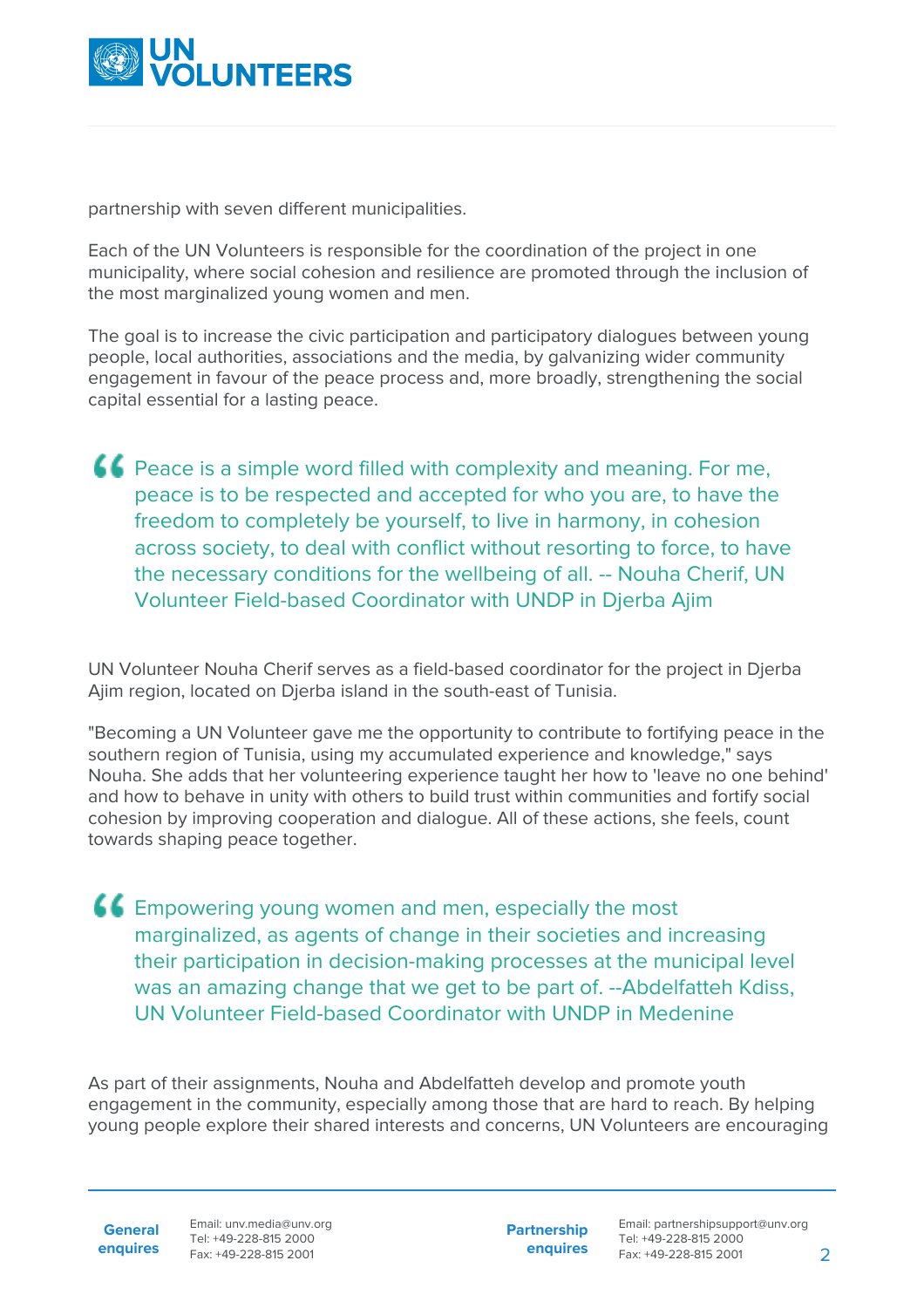

the youth to become active changemakers and catalyzers of peace and trust building. The UN Volunteers are also ensuring these activities are coordinated with different stakeholders of the project to ensure smooth delivery of the outcomes.

Nermine Souissa, a third UN Volunteer Field Coordinator based in Gabes performs a similar critical and important role in coordinating with municipalities for the execution of project activities. Among other contributions, Nermine surveyed more than 100 marginalized young people about their relationship with the municipality.

## When I envision a peaceful world, I see a world without violence, without war, without crime, and I see the contentedness of all mankind. --Nermine Souissa, UN Volunteer field-based coordinator with UNDP in Gabes

By coordinating field activities and events, these UN Volunteers help young people have their voices heard, and allow them to participate in decision-making processes, ultimately serving as peace builders in their small communities.

Beyond the experiences of Nouha, Abdelfatteh and Nermine, all nine UN volunteers recruited within the project have recently conducted a survey in 21 targeted localities in the south of Tunisia to collect the impressions of marginalized young women and men. The results of this survey will serve to detect the points to be strengthened and the areas for improvement in the performance of municipal services.

At a time when we are celebrating peace, actions need to be taken to make our vision of a peaceful world possible. One crucial thing we can all do is to raise our children on the value of respecting differences. --Abdelfatteh Kdiss, UN Volunteer Field-based Coordinator in Medenine



## **O** Arab States

• Youth • peace • UN Peacebuilding Fund

**General enquires** **Partnership enquires**